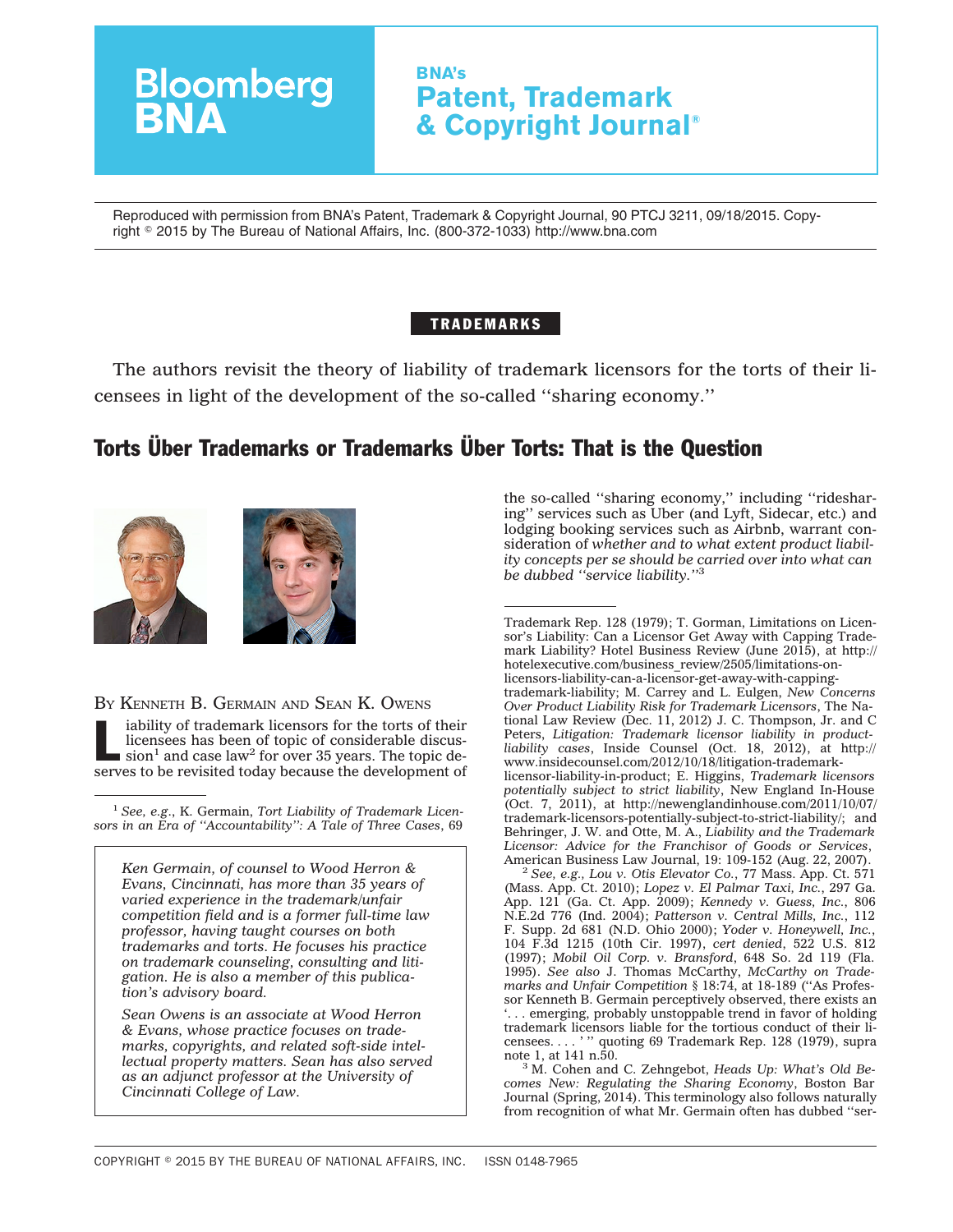To the point: Torts Uber Trademarks or Trademarks Uber Torts?

#### A. Traditional Torts Approach

A number of basic theories have been proposed for why society should extend liability to trademark licensors, including honoring justifiable reliance, preventing preventable losses, and spreading liability for unpreventable losses. Courts, in turn, have at various times extended (or declined to extend) tort liability to trademark licensors both through direct and vicarious theories of liability, with the latter being based in various situations on either negligence/warranty approaches or a strict liability approach. Hesitance by some courts to extend liability—which typically manifests itself in what can be seen as hypertechnical, fact-specific inquiries relating to how involved the licensor was with the design, manufacture, distribution and/or usage of the defective product (e.g., was the licensor the ''apparent manufacturer,'' was there ''additional involvement'' in the stream of commerce beyond a mere license, etc.) accounts for many of the decisions holding *no* tort liability for trademark licensors.4

More recent case law remains in flux as courts continue to complicate and categorize inquiries over whether product liability should be extended to trademark licensors.<sup>5</sup> As noted, liability in these cases typically depends upon how involved the licensor was with the product or trademark usage, which is supported by the evolution of the Restatement of Torts from Second to Third.<sup>6</sup> Academics, on the other hand, have come out consistently in favor of extending liability to trademark licensors, regardless of their level of involvement.<sup>7</sup>

evant outline is attached hereto as Appendix A. <sup>5</sup> *See, e.g., Lou*, 77 Mass. App. Ct. 571; *Lopez*, 297 Ga. App. 121; *Kennedy*, 806 N.E.2d 776; *Patterson*, 112 F. Supp. 2d 681;

<sup>6</sup> "Trademark licensors are liable for harm caused by defective products distributed under the licensor's trademark or logo when they participate substantially in the design, manufacture, or distribution of the licensee's products. In these circumstances, they are treated as sellers of the products bearing their marks.'' *Restatement (Third) of Torts: Products Liability*

<sup>7</sup> See, e.g., L. LoPucki, *Toward a Trademark-Based Liability System*, 49 U.C.L.A. L. Rev. 1009 at 1102-03 (2002) (''Trademark owners who authorize franchisees, subsidiaries, affiliates, and other licensees to use the owners' trademarks to identify themselves or their products to customers should be jointly and severally obligated for the licensees' liability to those customers''); see also, H. Gelb, *A Rush to (Summary) Judgment in Franchisor Liability Cases?*, 13 Wyo. L. Rev. 215 (2013); S. C. Jarvis, *Pure Confusion: Should Pure Licensors Share the Products Liability of Manufacturers and Sellers of Dangerously Defective Products?*, 61 DePaul L. Rev. 697 (2012); J. R. Deschamp, *Has the Law of Products Liability Spoiled the True Purpose of Trademark Licensing? Analyzing the Responsibility of a Trademark Licensor for Defective Products Bearing its Mark*, 25 St. Louis U. Pub. L. Rev. 247 (2006); J. H. King, Jr., *Limiting Vicarious Liability of Franchisors for the Torts of Their Franchisees*, 64 Wash & Lee L. Rev. 417

## B. The Modern ''Sharing Economy''

But what is this new sharing economy and how does it relate to the somewhat muddied waters of trademark licensor product/service liability? At its most basic level, the sharing economy involves individuals sharing their personal property and/or resources (physical goods, services, time, etc.) with others for a fee (or, in some cases, an exchange of equally valued goods or services). While the core concept of a sharing economy (sometimes also described as ''collaborative consumption'') has been recognized by economists since at least the mid-1980s, the practice has increased significantly in recent years with the advent and widespread acceptance of services such as Uber, Airbnb, and a host of similar companies promising everything from pet care to personal loans.<sup>8</sup>

These services typically provide a centralized online or mobile platform through which consumers can connect with each other and facilitate a transaction of one sort of another. By way of example, in the ''olden days,'' a taxi company would own a fleet of vehicles and employ drivers. Under the new sharing economy, Uber offers a taxi-like service in which individuals may request a ride through the Uber ''app'' (software for a mobile device such as a smart phone). A private individual acting as a driver for Uber will receive that request through a similar app, and will pick up and drive the requester to the destination of his or her choice. Payment and reviews are all handled directly through the app using credit or debit cards. Thus, Uber avoids the cost of fleet ownership and costs associated with employing high numbers of drivers, etc. Instead, Uber ''merely'' provides the platform and technology through which private individuals may pay to receive rides from others.

Issues, of course, arise when users of sharing economy platforms, and/or unrelated third parties, suffer injury as a result of the services being rendered. As these platforms have grown<sup>9</sup>, so too have reports of injuries sustained from accidents involving Uber drivers and hazards in Airbnb rental properties.<sup>10</sup> (In rare, but more troubling cases, individuals have brought charges against Uber drivers and Airbnb hosts—or vice versa for crimes such as intentional property damage, and physical or sexual assault.<sup>11</sup>)

vice dress'' as in the Supreme Court's *Two Pesos, Inc., v. Taco*

A structural analysis summarizing how liability could extend to trademark licensors under this existing doctrine was outlined in a presentation given by Ken Germain during the ''Avoid Liability: Trademark and Advertising Issues'' session at the 117th Annual Meeting of the International Trademark Association (Orlando, Florida; May 2, 1995). A portion of the rel-

<sup>(2005);</sup> J. Hanks, *Franchisor Liability for the Torts of its Franchisees: The Case for Substituting Liability as a Guarantor for the Current Vicarious Liability*, 24 Okla. City U. L. Rev. 1 (1999); D. Franklyn, *The Apparent Manufacturer Doctrine, Trademark Licensors and the Third Restatement of Torts*, 49

 $8$  While we use Uber and Airbnb as examples throughout this article due to their prominence in the marketplace, we do not mean to single them out or imply that they are bad actors. One author of the present article is an enthusiastic user of both Uber and Airbnb, and sincerely hopes that the positions taken herein do not negatively impact his user rating on either plat-

<sup>&</sup>lt;sup>9</sup> *Travelers' Revolution*, USA Today, Aug. 20, 2015, at p. 5B (Airbnb currently boasts 1.5 million properties in 191 countries, with over 1 million travelers staying in Airbnb-listed

properties on peak nights).<br><sup>10</sup> *Reported List of Incidents Involving Uber and Lyft*,<br>Who's Driving You? http://www.whosdrivingyou.org Who's Driving You? [http://www.whosdrivingyou.org/](http://www.whosdrivingyou.org/rideshare-incidents) [rideshare-incidents.](http://www.whosdrivingyou.org/rideshare-incidents) <sup>11</sup> *Id*.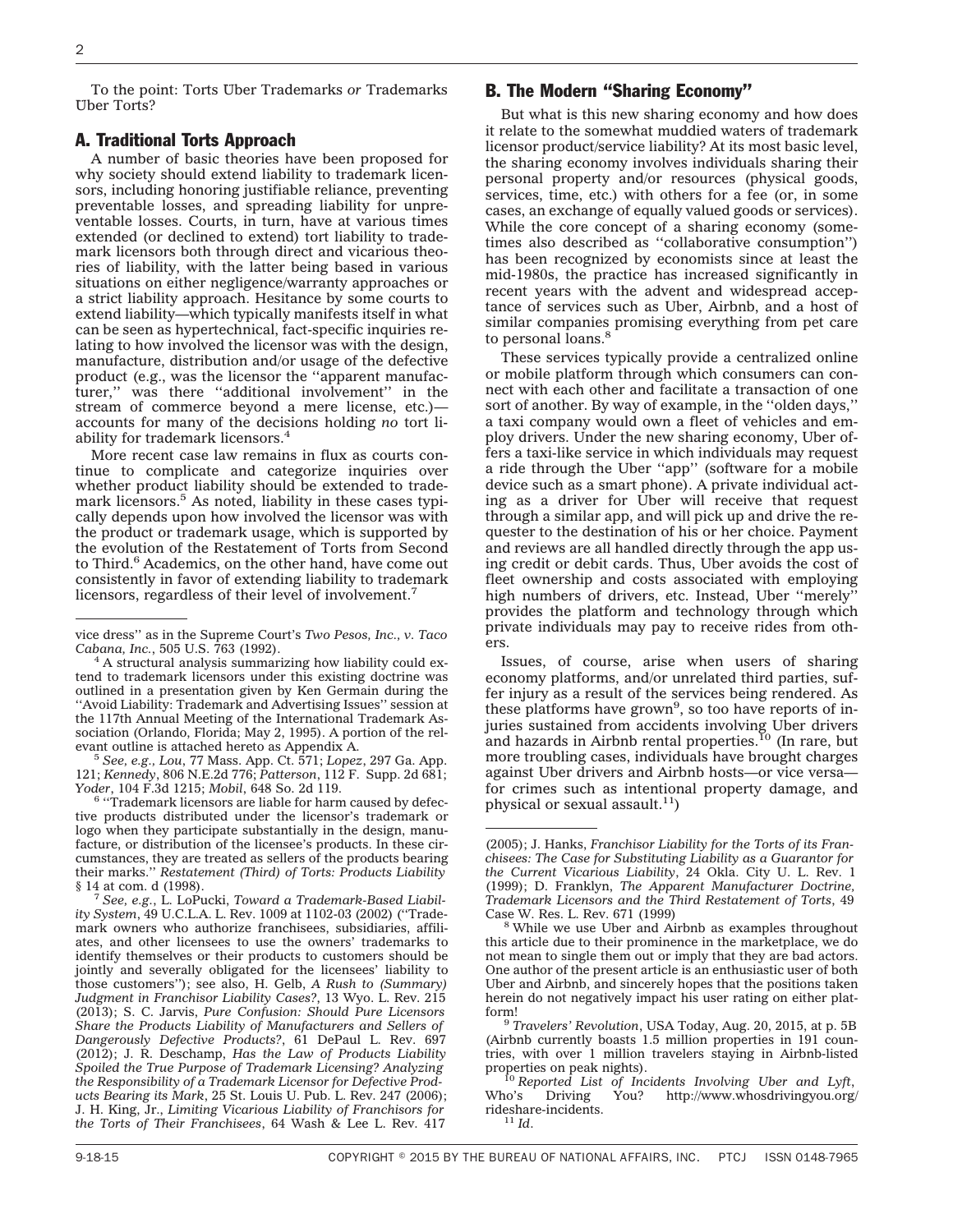#### C. A Possible New Paradigm

So the question then arises: who should be liable for such injuries arising from services rendered through sharing economy platforms? Are the actual ''Uber drivers'' solely responsible, or should liability also extend to the branded (and heavily publicized) platform through which the services are being rendered?

The response to such injuries from Uber and similar platforms has (not surprisingly) been mixed. When it first launched, Uber disclaimed any liability, and maintained that its drivers (as independent contractors) were solely responsible for any injuries caused while providing rides. The Uber app, it argued, merely facilitated private transactions among private individuals, and Uber itself was too far removed from those transactions to justify liability. Since then, similar services have continued to use contracts, terms of service, disclaimers, etc., designed to either avoid or limit liability, or to confine said liability to the users/licensees. $^{12}$ 

While the platforms argue that their involvement is not sufficient to warrant extension of liability, we believe this situation demonstrates why courts should do away with a wide range of legal technicalities and factual inquiries. Courts should not split hairs over a trademark licensor's level of involvement. Rather, *the inquiry should focus on the ''source'' of the services. Who is understood to be providing and standing behind those services, and who is in the best position to provide compensation for injuries?* Such a view comports with the basic theories of honoring justifiable reliance, preventing preventable losses, and spreading liability for unpreventable losses. It also would ensure consistency and predictability with regard to distribution of risks, costs, and liabilities.

#### D. But Why Do Trademarks Affect Tort Liability?

It is worth remembering that one critical function of a trademark is to ''guarantee'' the quality of the products or services offered under the mark. As postulated by one group of authors:

[F]ew trademarks today function primarily as indicia of origin. Even where the maker is still known, a strong brand, today, is more a set of strong, favorable and unique associations, assuring an experience, than it is a reflection of a producer. A strong brand is a promise, an invisible contract with consumers, and a modern trademark is foremost a *trustmark*, not as to source but as to sensation.<sup>1</sup>

To put this view in context, when a consumer hears about the wonderful service called ''Uber'' that is touted as more convenient and user-friendly than traditional taxi cabs, the consumer then will download and install the slick *Uber* app on his or her smartphone. The consumer then submits credit or debit card information to Uber, opens the app to see cartoon ''uberX'' cars cir3

cling the block in real time, and can request an uberX car (a privately owned car operated by a licensee of Uber). Upon its arrival (often within just a few minutes), the consumer enters the car and is driven to the desired destination. *From this series of interactions and transactions, the consumer will associate the services being rendered (including the source and quality of those services) with Uber, not just with a private individual who happened to be driving the car and who is, in strict legal parlance, merely a licensee of Uber.*<sup>14</sup> While individual drivers can be rated by customers, the source-identifying function of the licensed trademark means that Uber, not the drivers, is ultimately reaping the primary benefits of that good will.

Accordingly, tort liability *should* extend to Uber without much legal ambivalence. Claims that these sharing platforms are too far removed to suffer liability seem to ignore the functions of the platforms' marks and result in an inequitable distribution of risk and resources. One should ''follow the money'' and extend liability to the service licensor (Uber, etc.), which should then be ready, willing, and able to provide adequate compensation (directly or indirectly) for those harmed as a result of conduct of individuals providing its trademarkbearing services. While this may increase the cost of doing business for the platforms/licensors, they are in the best position (financially, administratively, etc.) to sustain liability and provide compensation in an efficient manner. And in a competitive environment, the good will of being a good corporate citizen will inure to the benefit of the platforms/licensors. This would have the added benefit to the licensors of helping to improve their reputation and good will for being responsible corporate citizens who will stand behind their services.

### E. How Have Sharing Economy Businesses Reacted?

As injuries have mounted from use of such services, Uber, Airbnb, etc., have been forced to modify their practices somewhat, if for no other reason than good public relations. For example, after reports of homes being vandalized by renters, Airbnb began offering a \$50,000 ''guarantee'' to reimburse homeowners for intentional property damage. In the face of mounting claims of injuries from renters when staying in properties, Airbnb recently began providing U.S. homeowners with complementary insurance of up to \$1 million in coverage for negligence claims filed by renters against homeowners.

However, the efficacy of such insurance policies has varied when one considers whether injured parties are being properly compensated (and by whom) because such policies are, almost uniformly, limited in scope and secondary to insurance held by the actual providers of the services (i.e., the drivers, the renters), whose insurance can vary widely.<sup>15</sup> Automobile, GCL, etc. insurance is typically regulated at the state level, with some

<sup>15</sup> R. Lieber, *A Liability Risk for Airbnb Hosts*, The New York Times, Dec. 5, 2014, [http://www.nytimes.com/2014/12/06/](http://www.nytimes.com/2014/12/06/your-money/airbnb-offers-homeowner-liability-coverage-but-hosts-still-have-risks.html?_r=0)

<sup>&</sup>lt;sup>12</sup> Uber Terms and Conditions, April 8, 2015, [https://](https://www.uber.com/legal/usa/terms)<br>www.uber.com/legal/usa/terms.

<sup>&</sup>lt;sup>13</sup> J. Swann, Sr., D. Aaker, and M. Reback, *Trademarks and Marketing*, 91 T.M.R. 787, 807 (2001) (emphasis in the original) (among the key attributes of modern marks discussed in this article are ''brand equity'' (which is generated by ''brand loyalty, awareness, perceived quality, and brand associations), ''authenticity'' (defined as ''a measure of the brand's credibility and legitimacy within the context of the product class''), and ''resilience'' (which is common among strong brands due to loyalty and trust, allowing the brand to ''weather occasional crises'')).

<sup>&</sup>lt;sup>14</sup> The California Labor Commissioner also recently ruled that Uber drivers qualify as employees rather than independent contractors. This ruling is currently on appeal in California state court. S. McBride, *In California, Uber driver is employee, not contractor: agency*, (June 18, 2015) [http://](http://www.reuters.com/article/2015/06/18/us-uber-california-idUSKBN0OX1TE20150618) [www.reuters.com/article/2015/06/18/us-uber-california-](http://www.reuters.com/article/2015/06/18/us-uber-california-idUSKBN0OX1TE20150618)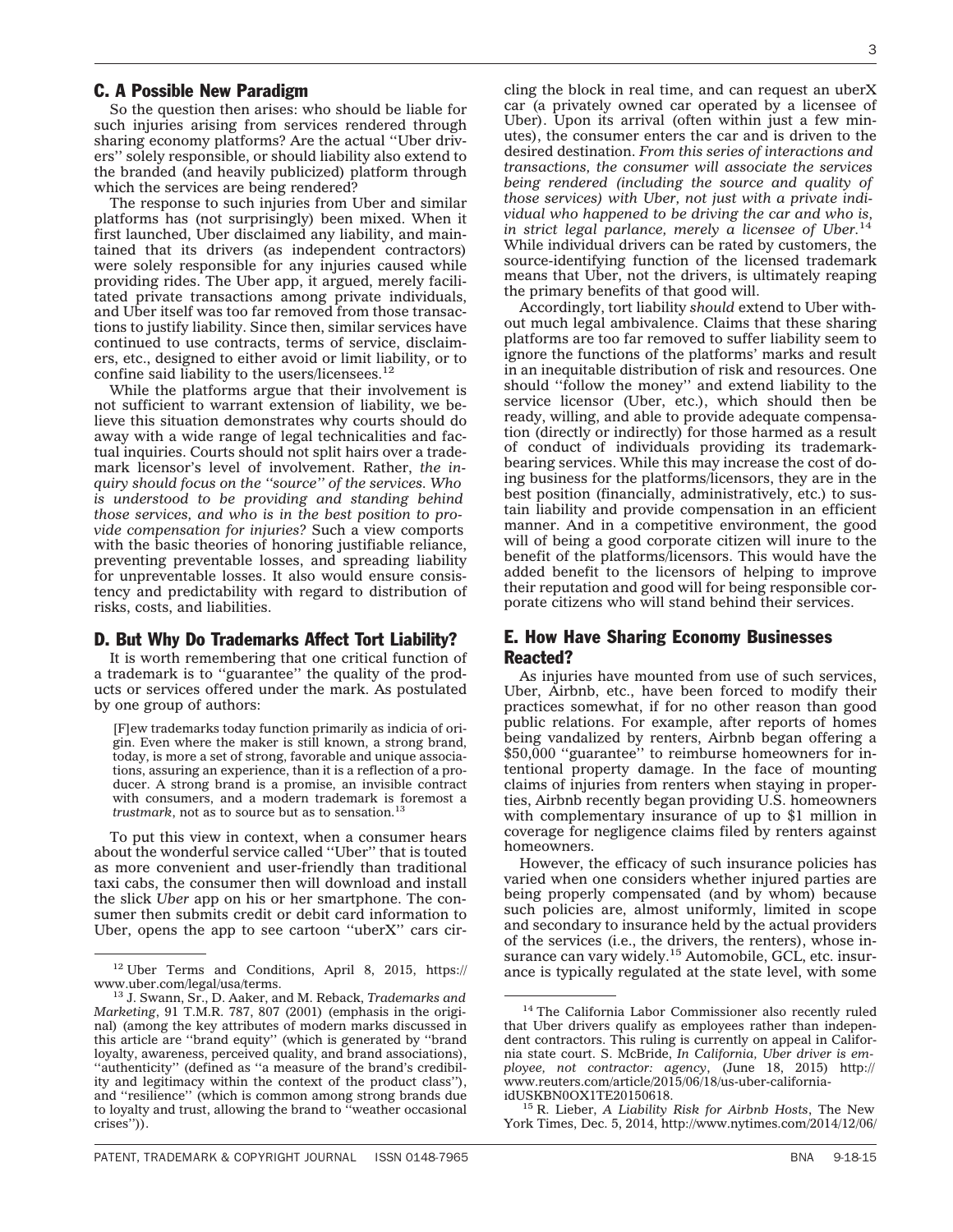states requiring a minimum level of specific types of insurance (for example, automobile liability insurance). However, these requirements vary significantly from state to state, meaning a motorist in State A may not possess insurance considered adequate in State B. Even in the face of state regulations, many motorists (for example) remain uninsured or underinsured in their own states (and different sharing economy platforms will have different standards for confirming the adequacy of their licensee's policies). Further, even when insured at apparently sufficient coverage maximums, typical automobile or homeowners' policies expressly exclude coverage for commercial activities, which would almost certainly exclude coverage for renting out one's home for Airbnb or acting as a hired driver for Uber.16 Notably, at least one major insurance provider already has started offering a special policy for ridesharing.<sup>1</sup>

So even when these services have provided insurance coverage, claims typically must first be processed (and possibly paid) by the drivers' (or other service providers') personal insurance. The platform's insurance will only then be implicated if primary coverage proves inadequate. And even then, limitations on when the secondary insurance applies can leave victims out in the cold. In one example, an Uber driver was charged with vehicular manslaughter after striking and killing a child, but Uber disclaimed civil liability and coverage because the driver did not have a passenger in the car at the time of the accident (the matter ultimately settled on confidential terms).<sup>18</sup>

#### F. Let's Share Responsibility Responsibly

Ultimately, sharing economy platforms demonstrate precisely why inquiries into the degree of the licensor's

<sup>18</sup> H. Koslowska, *Uber settles a lawsuit over an accident in San Francisco that killed a little girl*, Quartz, July 15, 2015, [http://qz.com/454668/uber-settles-a-lawsuit-over-an-accident](http://qz.com/454668/uber-settles-a-lawsuit-over-an-accident-in-san-francisco-that-killed-a-little-girl/)[in-san-francisco-that-killed-a-little-girl/.](http://qz.com/454668/uber-settles-a-lawsuit-over-an-accident-in-san-francisco-that-killed-a-little-girl/)

involvement should be done away with when considering tort liability for licensed products and services. Under some courts' hypertechnical inquiries into the licensors' involvement, platforms such as Uber would likely escape liability for the actions of their licensees because of how ''removed'' the platforms are from the actual provision of services. Such a result ignores consumer perception as to the source and quality (including safety and responsibility) of the services, and which entity is deriving the benefit and good will from that perception. Instead, the analysis should be simplified thusly: *a trademark licensor, including sharing economy platforms, should be liable for injuries stemming from products and services bearing the licensor's mark.*

A trademark *is* a trustmark, and if the good will that inures through licensed use of a mark flows to the licensor, so too should the risk and liability. While categorically extending such liability would likely increase the cost of doing business (costs that would likely go towards more robust insurance policies), Uber, Airbnb, and similar platforms would appear to be in the best position to not only provide coverage that extends to individuals injured as a result of their services, but to also absorb those costs in exchange for the benefits derived through licensing of their marks.

Considering the additional costs that the entire system is currently bearing as a result of the litigation, claims, and disputes arising from injuries caused by these platforms, streamlining and simplifying the liability analysis would potentially result in a net benefit. Responsibly and openly standing behind the quality of their services (and providing compensation for when things go wrong) would also benefit the licensors from a marketing perspective, and would only increase consumer good will.

So, in our opinion, to answer the question originally posed: *Trademarks U¨ ber Torts!*

*The opinions expressed are those of the authors and do not necessarily reflect the views of Wood Herron & Evans LLP, its clients or any of their respective affiliates. This article is for general information purposes. It is not intended to be, and should not be taken as, legal advice.*

[your-money/airbnb-offers-homeowner-liability-coverage-but-](http://www.nytimes.com/2014/12/06/your-money/airbnb-offers-homeowner-liability-coverage-but-hosts-still-have-risks.html?_r=0)

<sup>&</sup>lt;sup>16</sup> For example, "ISO's current Personal Auto Policy excludes coverage with respect to ''liability arising out of the ownership or operation of a vehicle while it is being used as a public or livery conveyance.'' [http://www.verisk.com/verisk/](http://www.verisk.com/verisk/visualize/q4-2013/what-do-ride-sharing-and-car-sharing-mean-for-personal-auto-insurance.html) [visualize/q4-2013/what-do-ride-sharing-and-car-sharing-mean-](http://www.verisk.com/verisk/visualize/q4-2013/what-do-ride-sharing-and-car-sharing-mean-for-personal-auto-insurance.html)

[for-personal-auto-insurance.html.](http://www.verisk.com/verisk/visualize/q4-2013/what-do-ride-sharing-and-car-sharing-mean-for-personal-auto-insurance.html)<br><sup>17</sup> Geico Ridesharing Insurance Quote, 2015, [http://](http://www.geico.com/getaquote/ridesharing/)<br>www.geico.com/getaquote/ridesharing/.